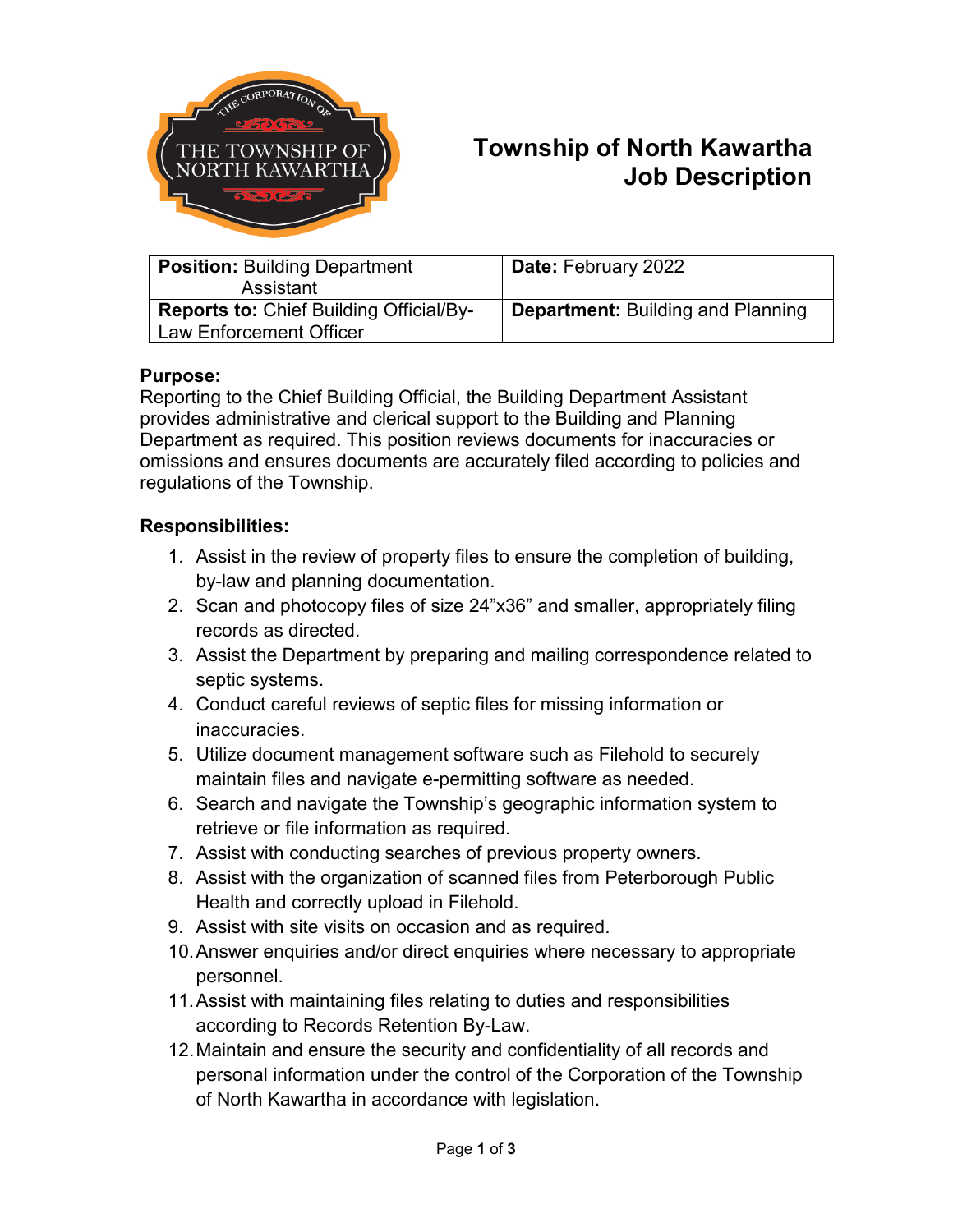- 13.Participate in all aspects of the Occupational Health and Safety Act and maintain knowledge of municipal policies.
- 14.Any other duties as assigned through immediate supervisor.

## **Supervision:**

This position does not have any supervisory responsibilities.

## **Working Relationships:**

| Internal: | Manager and colleagues Municipal Staff |                             |
|-----------|----------------------------------------|-----------------------------|
| External: | <b>General Public</b>                  | <b>Municipal Government</b> |

### **Skills and Competencies:**

- Visual and mental concentration to multitask
- Strong oral and written communication skills
- Self-directed with ability to work independently
- Strong organizational ability
- Strong attention to detail
- Ability to prioritize tasks
- Ability to deal with frequent interruptions and competing priorities
- Sense of collaboration and ability to work in a team environment
- Time management skills and ability to work under deadlines
- Excellent customer service and public relations skills
- Strong computer literacy

# **Knowledge, Training and Qualifications:**

- Education in a related field and/or equivalent experience.
- Knowledge of word processing, spreadsheet, email, internal and related software programs.
- Knowledge of geographic information systems an asset

# **Working Conditions:**

Typical climate-controlled office environment. Work activities require visual and mental concentration for intermediate durations of time. This is a temporary seasonal position with a 40 hour work week, Monday through Friday. Occasional lifting and carrying of items weighing less than 30 lbs. (i.e. office supplies or files). Occasional travel outside the office to attend sites or for routine office tasks